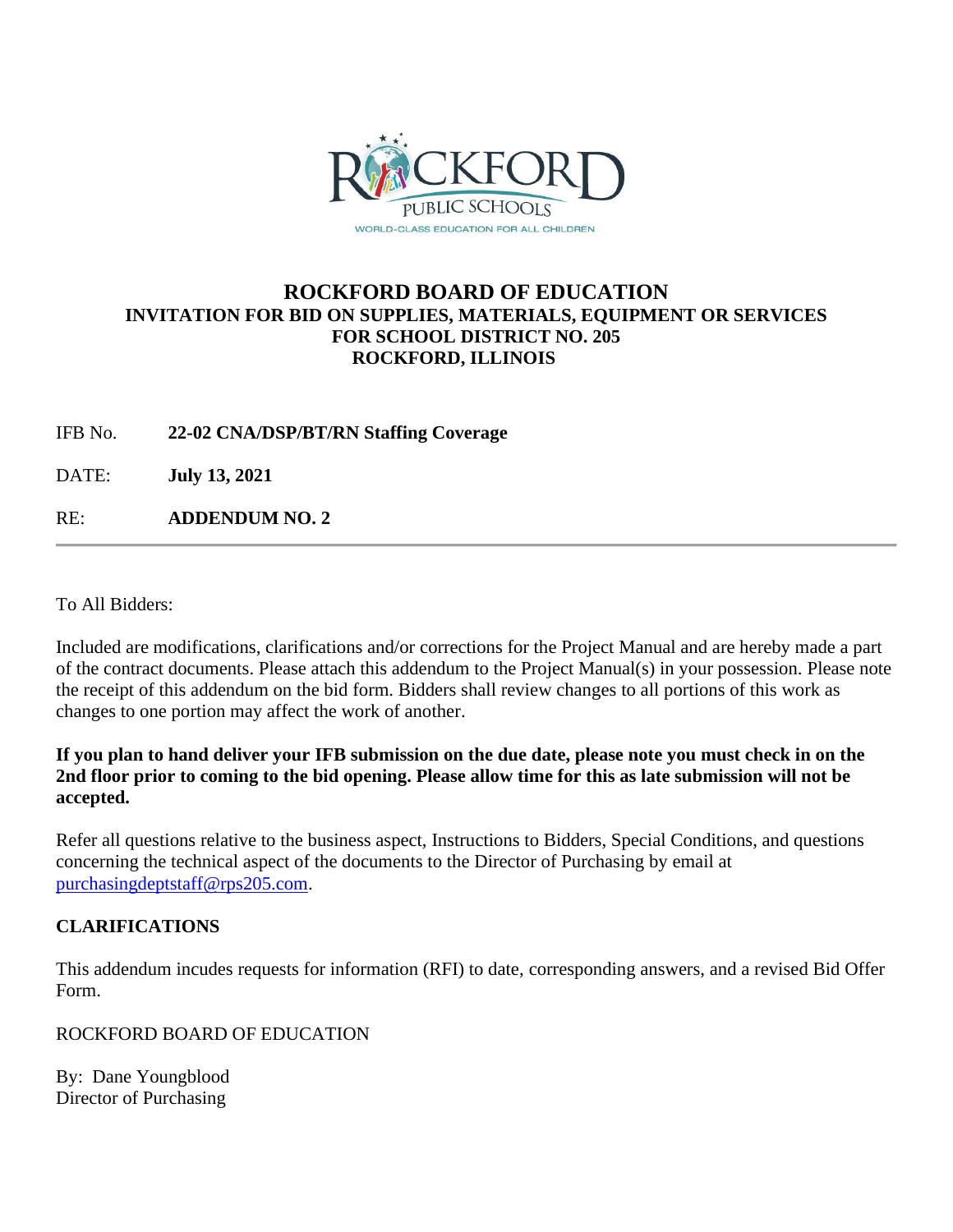### **CLARIFICATIONS**

Below are requests for information (RFI) to date and corresponding answers.

- 1. Would RPS accept electronic bid submissions via Bonfire? a. Yes.
- 2. (Pg. 33) Can RPS please clarify what certification(s) of personnel are required with proposal submittal? a. Personnel must be Certified Nursing Assistants or Registered Nurses.
- 3. Can RPS please confirm if performance bonds are required with submittal, and if so, what amount? a. This question was addressed in Addendum One.
- 4. Would RPS accept other Special Education modalities and pricing with vendor submittal (e.g. special education teacher, school psychologist, SLP)? a. No.
- 5. Will you do business with an out of state firm that will have in-state employees? a. Yes.
- 6. What type of documentation would you want an out of state firm to provide? a. All required documentation is addressed in the bid packet.
- 7. Do you intend to award more than one vendor? a. This question was addressed in Addendum One.
- 8. Who are your current vendor(s)?
	- a. This question was addressed in Addendum One.
- 9. What were the billable hours for the past three (3) years?
	- a. Billable hours for CNAs were 12,889 in FY21, 30,601 for FY20, and 41,439 in FY19. Billable hours for RNs were 0 in FY21, 536 in FY20 and 636 in FY19.
- 10. How much did you pay per hour for the past 3 years?
	- a. This question was addressed in Addendum One.
- 11. Have you used a placement firm in the past?
	- a. This question was addressed in Addendum One.
- 12. What did the placement firm charge you?
	- a. This question was addressed in Addendum One.
- 13. How much is the performance bond?
	- a. This question was addressed in Addendum One.
- 14. What size performance bond was submitted?
	- a. A performance bond is submitted after the bid is awarded.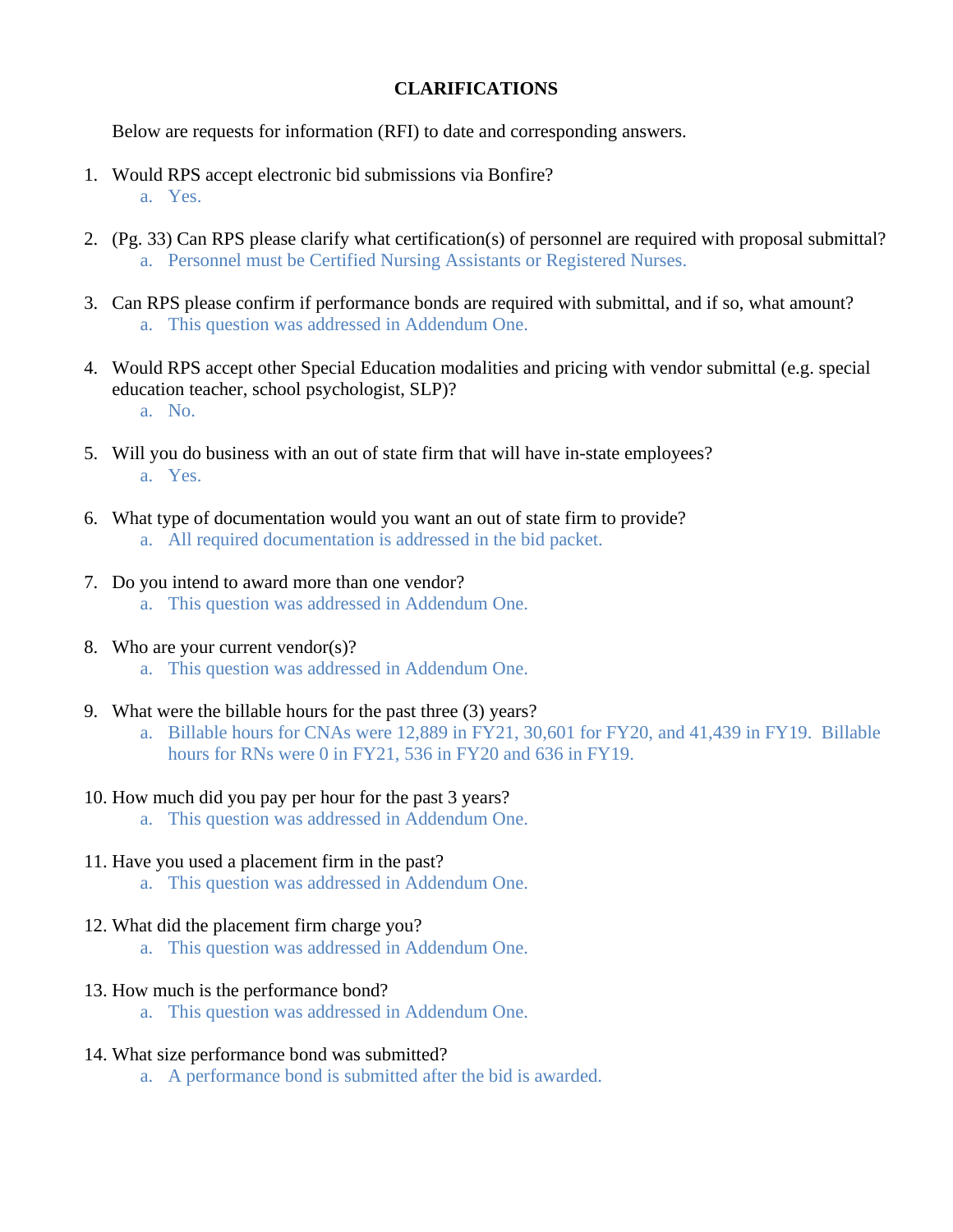### 15. Why is the contract out for bid? Is it required to be put out for bid?

- a. Our current contract for these services is expiring.
- 16. What are your current hourly bill rates by classification?
	- a. This question was addressed in Addendum One.
- 17. What were your hours of usage by each classification for the last three years?
	- a. Billable hours for CNAs were 12,889 in FY21, 30,601 for FY20, and 41,439 in FY19. Billable hours for RNs were 0 in FY21, 536 in FY20 and 636 in FY19.
- 18. Will the Board be awarding a single vendor or multiple vendors?
	- a. This question was addressed in Addendum One.
- 19. Page 2, General Conditions and Instructions for All Bids: Are vendors required to submit one copy of just the required signed forms, or one copy of the entire RFP (including the signed forms) in hardcopy and electronic format?
	- a. Vendors are required to submit one hard copy and one electronic copy of the required documents only. Bids submitted electronically through Bonfire do not require hard copies.
- 20. Page 7, Termination for Cause: Are we able to take exceptions and propose language to any of the terms and/or requirements – specifically, language regarding requirements from the vendor for direct hire placements and/or temp to perm options?
	- a. This question was addressed in Addendum One.
- 21. Page 11, Section 12, Scope of Work: What supplies are the vendor's responsibility to provide? a. The awarded vendor will not be responsible for any supplies.
- 22. Page 11, Section 13, Property Damage and Injury: Are we are responsible for ANY damages resulting from operations under the Contract or only damage caused by our THPs?
	- a. Only damages caused by contracted THPs.
- 23. Page 15, Section 32a and 32b: This section says bids will be evaluated determining the lowest base period price, and option year pricing is based on limits established in the "pricing" clause. What is the "pricing clause," and with all else being equal, will the award go to the lowest priced bid(s)?
	- a. Any and all pricing submitted on the RFP Offer Form shall be held firm through June 30, 2020.
	- b. For any subsequent twelve (12) month period thereafter, and upon a minimum of sixty (60) days advance written notice to the District, Contractor may increase the price no more than the percentage change in the U.S. Department of Labor Consumer Price Index for All Urban Consumers, All Items (CPI-U), in effect during the previous twelve (12) month period or three (3) percent, whichever figure is less.
	- c. If no price changes are submitted the District will assume current prices are firm for the next twelve (12) months.
- 24. Page 16, Section 36: Will our NSOPW.GOV search through AssureHire meet the Statewide Sex Offender Database check requirement?
	- a. No.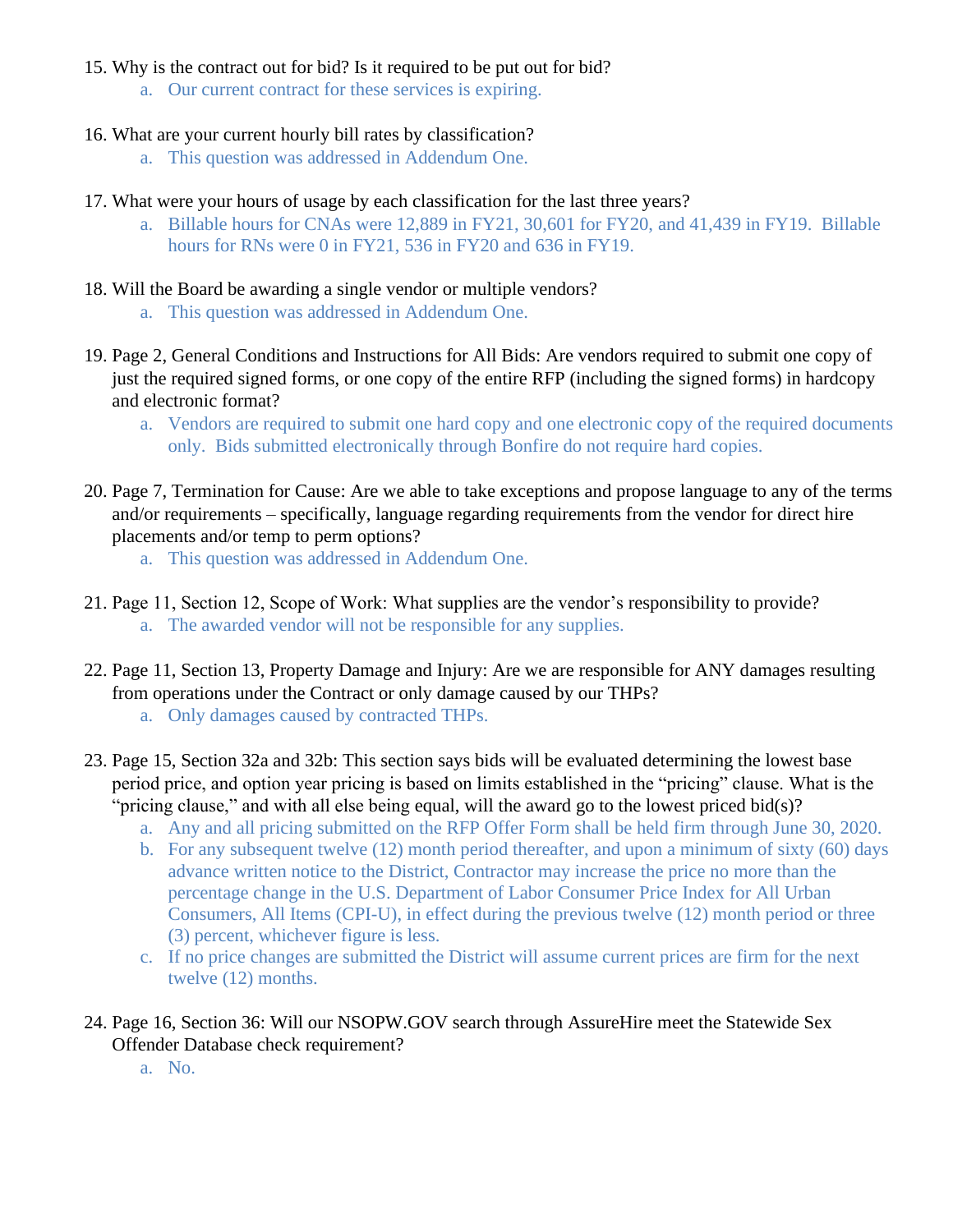- 25. Page 19, Required Forms/Documents: Must vendors submit Certificate of Insurance with the sealed bid or after award prior to starting work?
	- a. A COI must be included in sealed bid.
- 26. Page 19, Required Forms/Documents: Must vendors submit a performance bond for this RFP? If so, when and for what amount?
	- a. This question was addressed in Addendum One.
- 27. Page 22. What is meant by "lower-tier" participant with regard to this RFP?
	- a. A lower-tier covered transaction is a purchase that is not governed by an existing federal procurement contract.
- 28. Can we upload all forms in one single PDF or do we have to upload all separately?
	- a. No, forms must be individually submitted if doing so via Bonfire. This is to help us ensure that all uploaded bids will qualify for award.
- 29. If CNA will be working as a DSP then why do we have separate categories as CNA and DSP in the pricing form?
	- a. The terms CNA and DSP can be used interchangeably, and a revised Bid Offer Form is included in this addendum to reflect this change.
- 30. We are an MBE nationally certified by National Minority Supplier Development Council are we eligible to represent as a minority-owned business for the Minority, Women and Disabled-Owned Business Concern Representation form?
	- a. As long as you meet the criteria outlined in the form, yes.
- 31. Do we need to submit the Hold Harmless Agreement with the proposal.
	- a. No, this form is not required to submit a qualifying, bid, however the award bidder(s) will be expected to complete it prior to starting work.
- 32. What kind of certifications are to be submitted for personnel?
	- a. Please see response to question 2 in this addendum.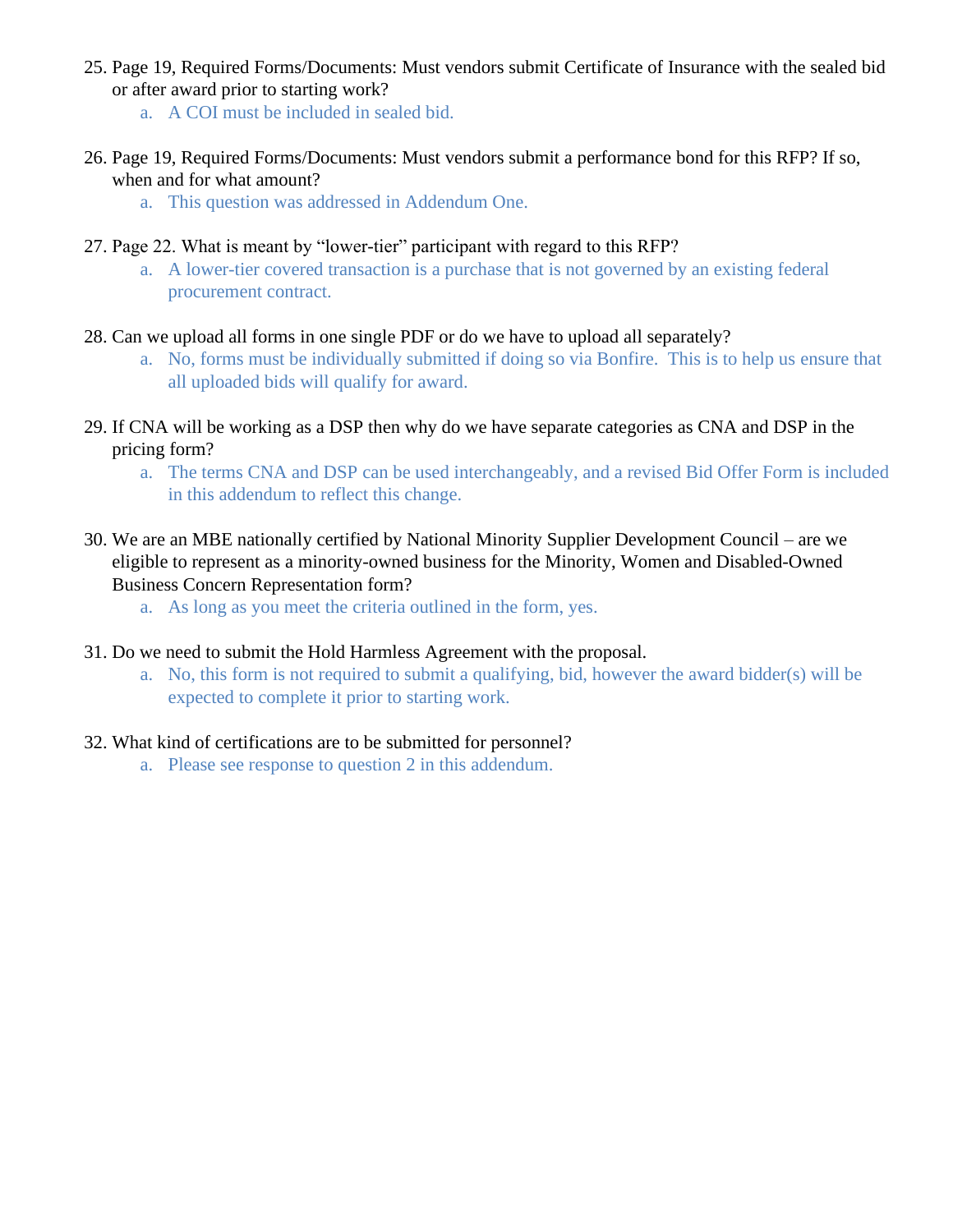#### **BID OFFER FORM - REVISED**

### **IFB 22-02 CNA/DSP/BT/RN Staffing Coverage**

 Rockford Public School District 205 (the District) will receive sealed bids from qualified firms or individuals to provide CNAs, DSPs, BTs and RNs in accordance with the terms and conditions outlined in this document. These specifications are not intended to limit the products or services offered by the Contractor. The contractor shall perform, as required, all services described herein and/or all other services offered by the Contractor in its proposal and accepted by the District.

| Item No.       | <u>Oty</u> | <b>Description</b>                       | <b>Unit Cost</b> | <b>Unit of Measure</b> |
|----------------|------------|------------------------------------------|------------------|------------------------|
|                | 25         | <b>Certified Nursing Assistant (CNA)</b> | \$               | <b>PER HOUR</b>        |
| $\overline{2}$ | 4          | <b>Behavior Technician (BT)</b>          |                  | <b>PER HOUR</b>        |
| 3              | 4          | <b>Registered Nurse (RN)</b>             | ¢<br>٠D          | <b>PER HOUR</b>        |